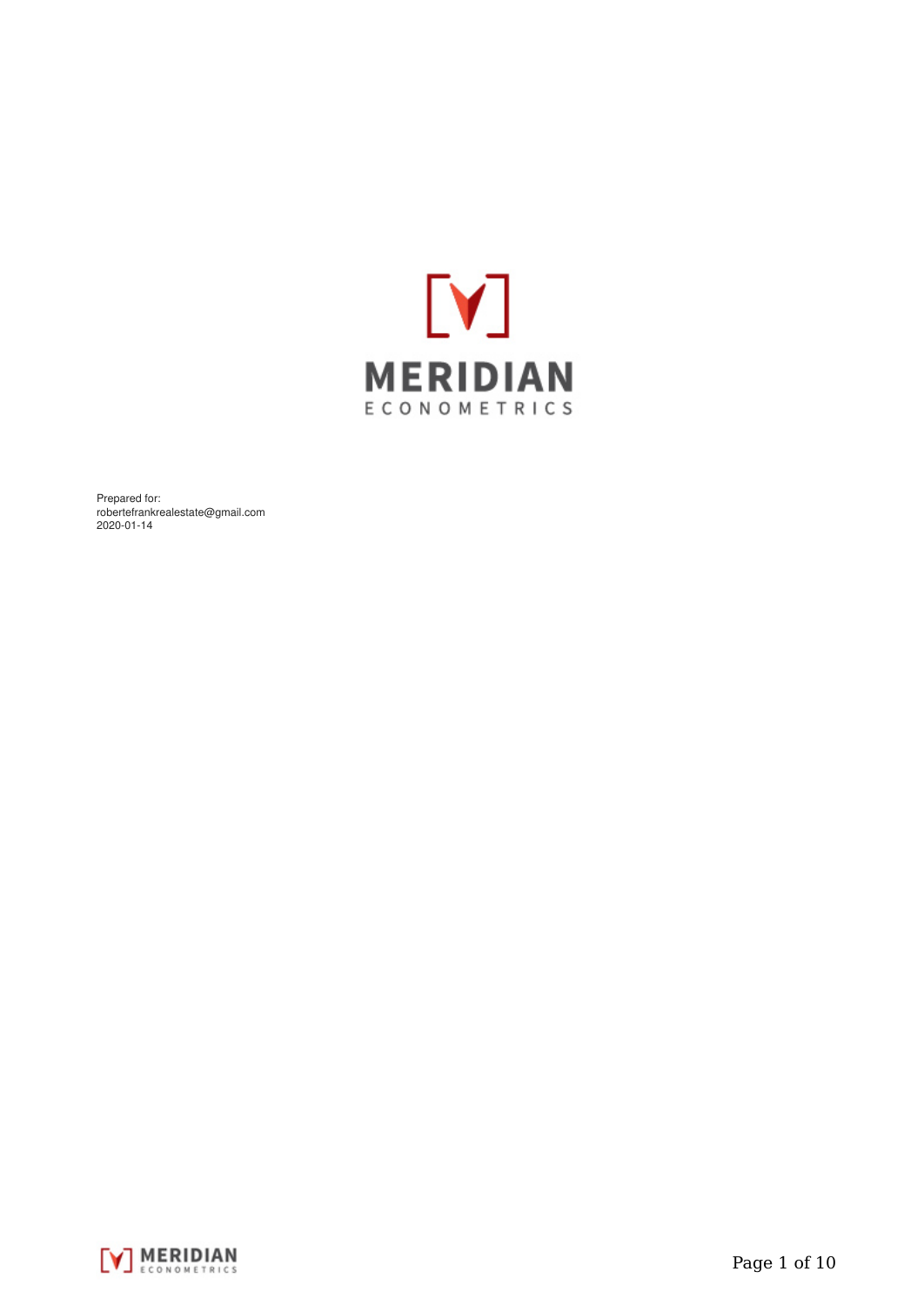# 34396 US45 Third Lake IL 60030 USA



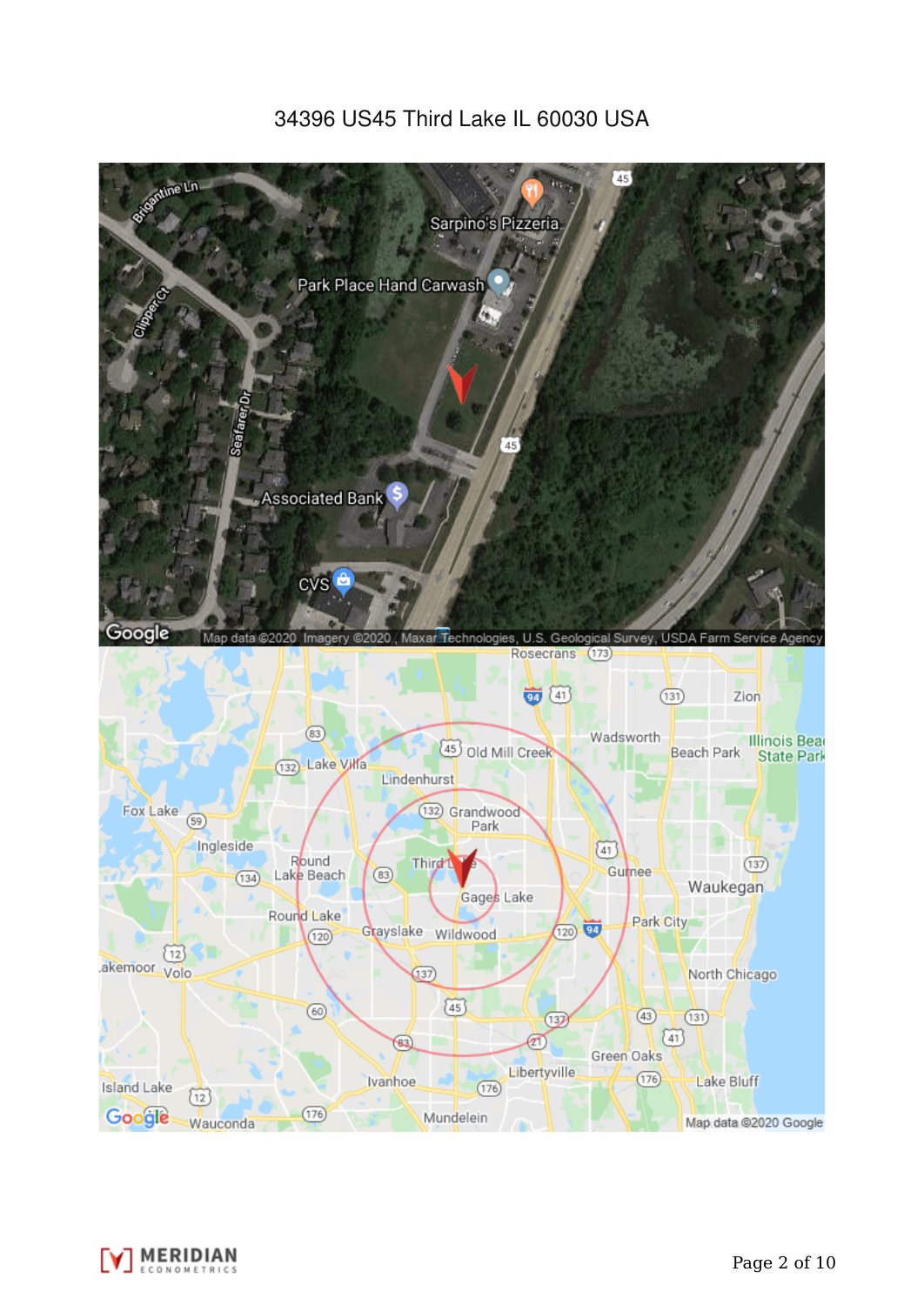Age 1 mi



Age 3 mi



Age 5 mi





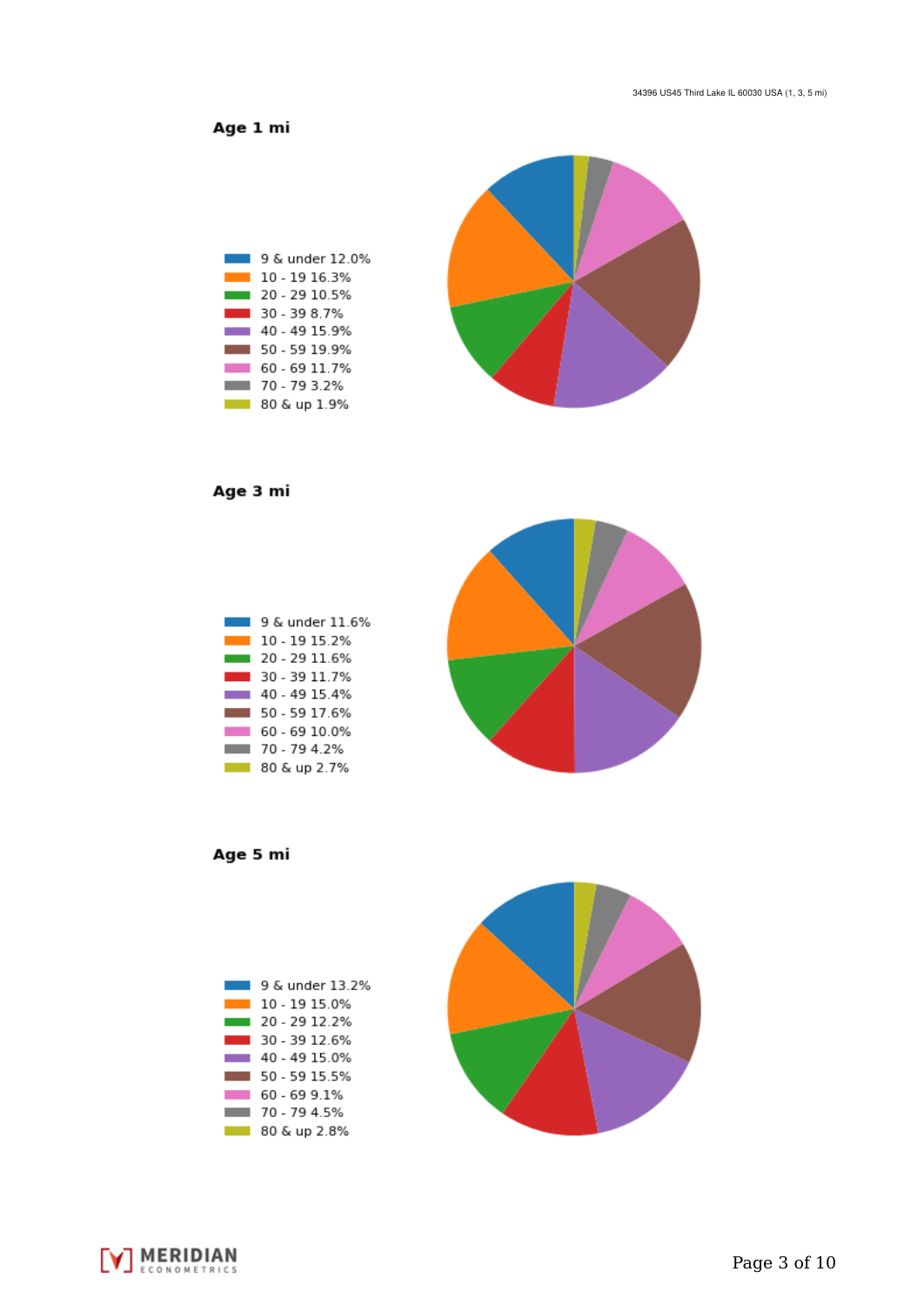# Income 1 mi



### Income 3 mi

| Less than \$15K 5.2%   |
|------------------------|
| \$15K to \$25K 4.7%    |
| \$25K to \$35K 4.8%    |
| \$35K to \$45K 5.7%    |
| \$45K to \$60K 8.5%    |
| \$60K to \$100K 24.5%  |
| \$100K to \$150K 21.5% |
| \$150K or More 25.2%   |



## Income 5 mi

| Less than \$15K 5.3%   |  |
|------------------------|--|
| \$15K to \$25K 5.3%    |  |
| \$25K to \$35K 5.6%    |  |
| \$35K to \$45K 6.6%    |  |
| \$45K to \$60K 10.0%   |  |
| \$60K to \$100K 26.0%  |  |
| \$100K to \$150K 20.2% |  |
| \$150K or More 21.0%   |  |

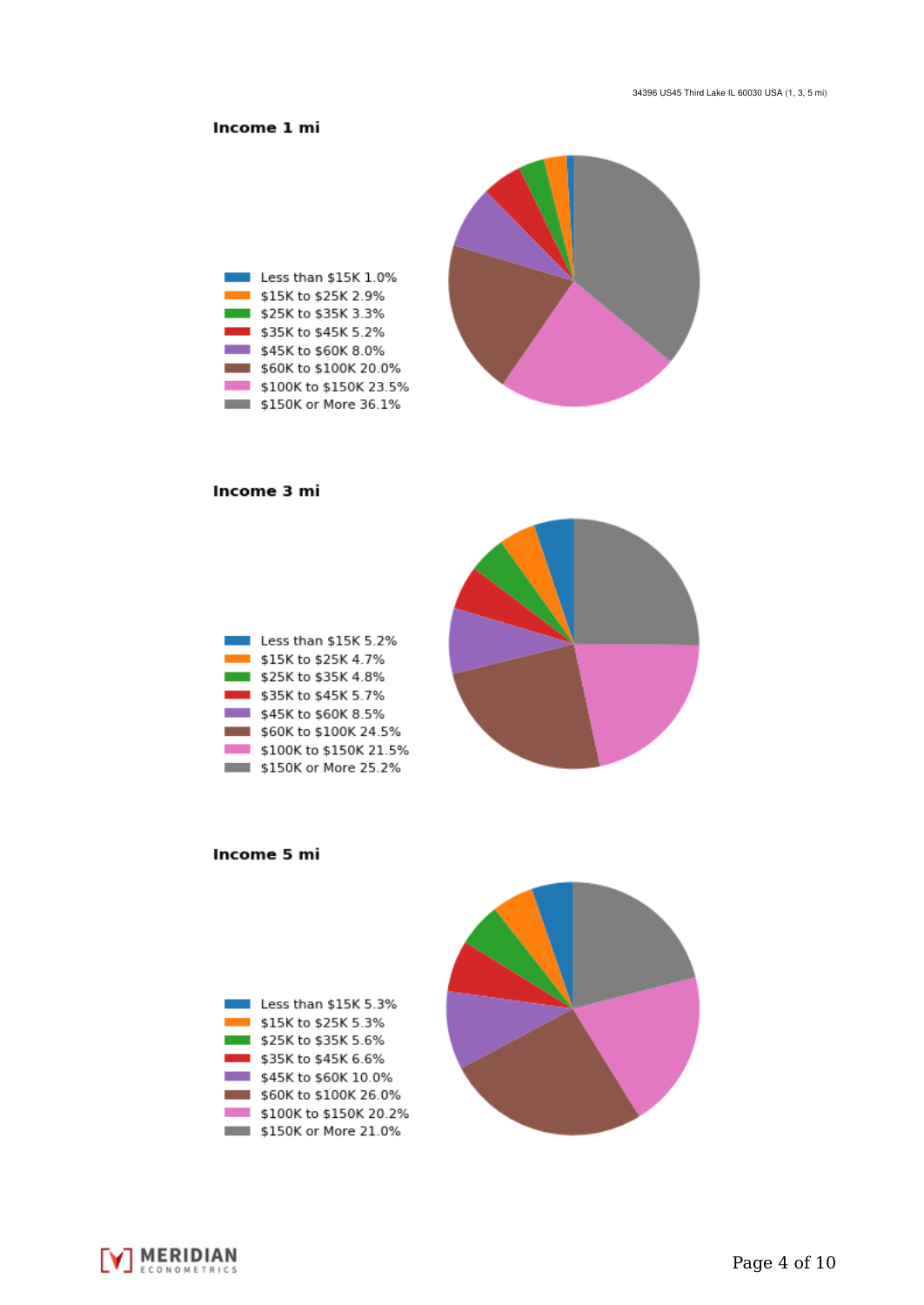



#### Race 3 mi







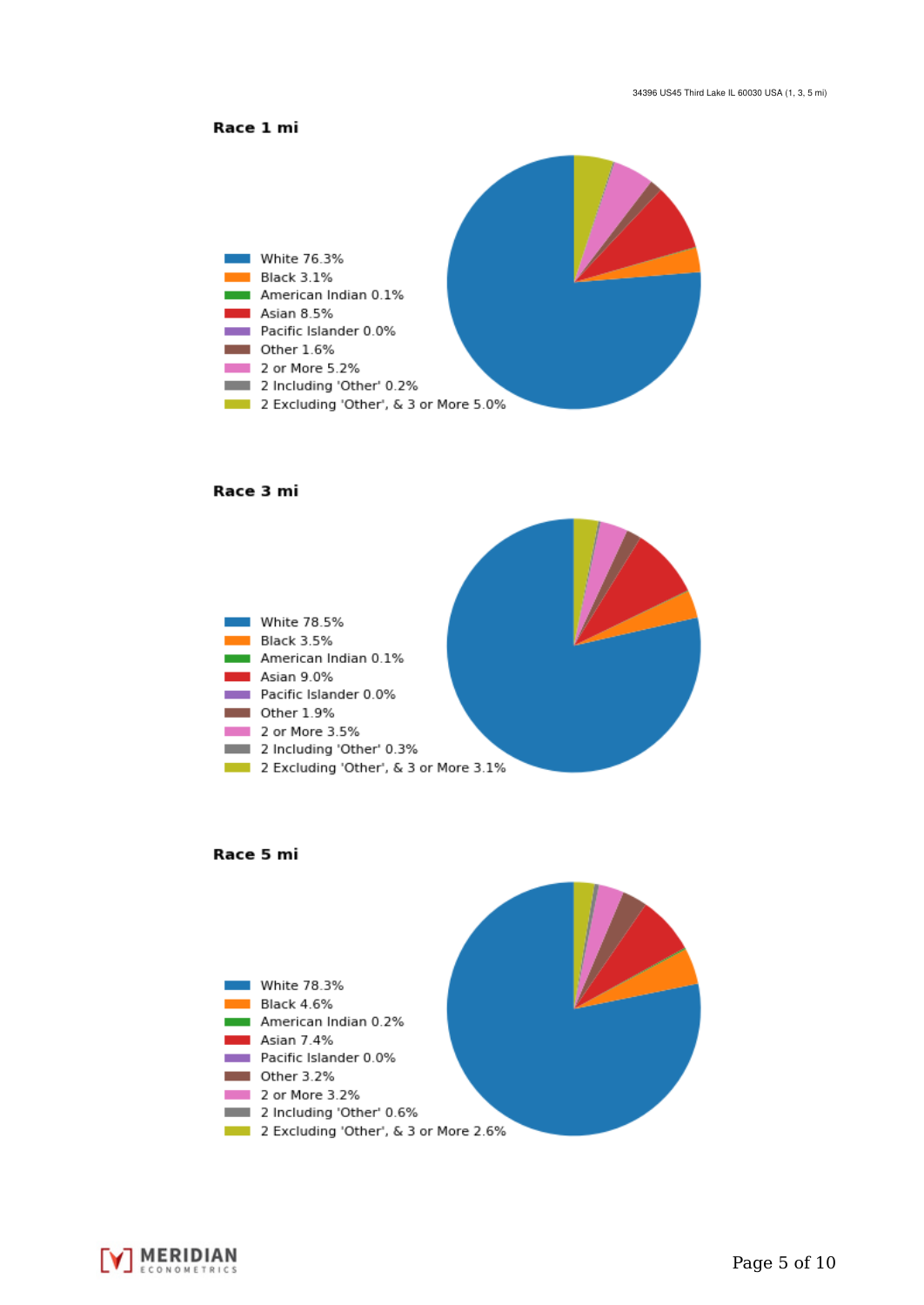# Edu 1 mi



#### Edu 3 mi







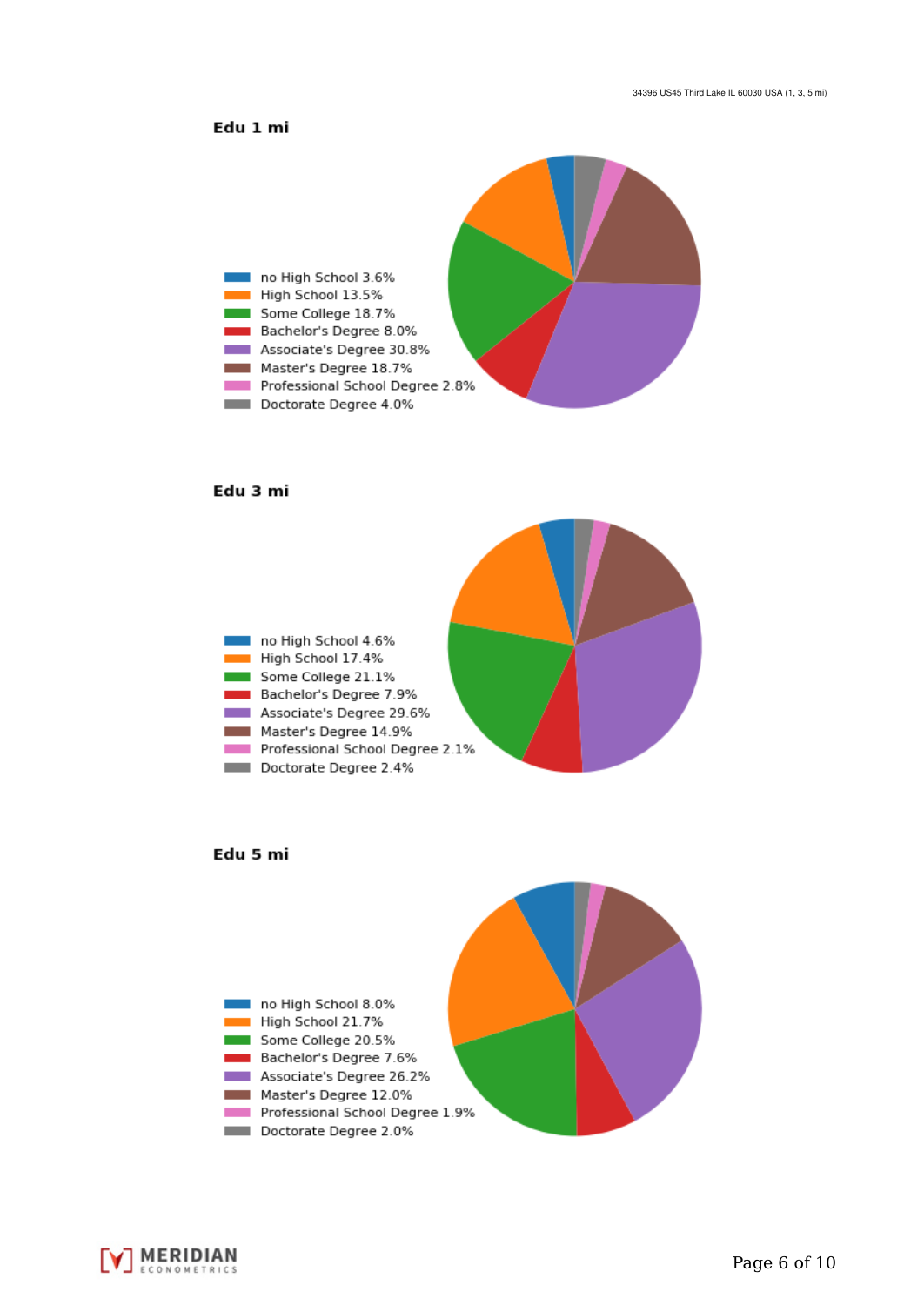|                         |              |        | 34396 US45 Third Lake IL 60030 USA (1, 3, 5 mi) |
|-------------------------|--------------|--------|-------------------------------------------------|
| General                 | 1 mi         | 3 mi   | 5 mi                                            |
| <b>Target Market</b>    | 6,737        | 49,430 | 133,849                                         |
| <b>Total Population</b> | 6,737        | 49,430 | 133,849                                         |
| <b>Total Households</b> | 2,250        | 17,994 | 46,627                                          |
| Median Household Income | 107,489      | 94,008 | 91,563                                          |
| Median Age              | $40\,$       | 41     | $39\,$                                          |
| Median Age Male         | 39           | 39     | 37                                              |
| Median Age Female       | 41           | 42     | 40                                              |
| Age By Sex              | 1 mi         | 3 mi   | 5 mi                                            |
|                         |              |        |                                                 |
| <b>Total Male</b>       | 3,301        | 24,650 | 67,546                                          |
| (M) under 5             | 165          | 1,558  | 4,452                                           |
| (M) 5 to 9              | 197          | 1,470  | 4,891                                           |
| (M) 10 to 14            | 218          | 1,871  | 5,039                                           |
| (M) 15 to 17            | 207          | 1,163  | 3,548                                           |
| (M) 18 and 19           | 102          | 695    | 1,949                                           |
| (M) 20                  | 46           | 317    | 1,160                                           |
| (M) 21                  | 66           | 458    | 1,180                                           |
| (M) 22 to 24            | 142          | 1,150  | 3,232                                           |
| (M) 25 to 29            | 141          | 1,241  | 3,536                                           |
| (M) 30 to 34            | 108          | 1,321  | 4,060                                           |
| (M) 35 to 39            | 172          | 1,551  | 4,398                                           |
| (M) 40 to 44            | 216          | 1,617  | 4,631                                           |
| (M) 45 to 49            | 246          | 2,052  | 5,234                                           |
| (M) 50 to 54            | 350          | 2,212  | 5,361                                           |
| (M) 55 to 59            | 322          | 1,877  | 4,819                                           |
| (M) 60 and 61           | 154          | 733    | 1,634                                           |
| (M) 62 to 64            | 137          | 874    | 1,860                                           |
| (M) 65 and 66           | 59           | 430    | 1,117                                           |
| (M) 67 to 69            | 77           | 476    | 1,184                                           |
| (M) 70 to 74            | 67           | 582    | 1,693                                           |
| (M) 75 to 79            | 43           | 343    | 1,037                                           |
| (M) 80 to 84            | 30           | 335    | 866                                             |
| (M) 85 and older        | 37           | 324    | 662                                             |
| <b>Total Female</b>     | 3,437        | 24,780 | 66,303                                          |
| (F) under 5             | 199          | 1,255  | 3,937                                           |
| (F) 5 to 9              | 244          | 1,462  | 4,408                                           |
| (F) 10 to 14            | 295          | 1,850  | 4,929                                           |
| (F) 15 to 17            | 219          | 1,245  | 3,067                                           |
| (F) 18 and 19           | 56           | 680    | 1,599                                           |
| $(F)$ 20                | $\mathbf 1$  | 233    | 900                                             |
|                         |              |        |                                                 |
| $(F)$ 21                | 66           | 310    | 712                                             |
| (F) 22 to 24            | 129          | 896    | 2,388                                           |
| (F) 25 to 29            | 114          | 1,140  | 3,287                                           |
| (F) 30 to 34            | 121          | 1,382  | 4,281                                           |
| (F) 35 to 39            | 183          | 1,515  | 4,115                                           |
| (F) 40 to 44            | 295          | 1,968  | 5,048                                           |
| (F) 45 to 49            | 315          | 1,993  | 5,161                                           |
| (F) 50 to 54            | 331          | 2,420  | 5,646                                           |
| (F) 55 to 59            | 339          | 2,174  | 4,967                                           |
| (F) 60 and 61           | 52           | 649    | 1,554                                           |
| (F) 62 to 64            | 139          | 876    | 2,139                                           |
| (F) 65 and 66           | 88           | 427    | 1,170                                           |
| (F) 67 to 69            | 82           | 488    | 1,488                                           |
| (F) 70 to 74            | 60           | 631    | 1,727                                           |
| (F) 75 to 79            | 49           | 522    | 1,565                                           |
| (F) 80 to 84            | 22           | 297    | 986                                             |
| (F) 85 and older        | 37           | 367    | 1,228                                           |
| <b>Household Income</b> | 1 mi         | 3 mi   | 5 mi                                            |
| Less than \$10,000      | 21           | 511    | 1,412                                           |
| \$10,000 to \$14,999    | $\mathbf{1}$ | 425    | 1,068                                           |
| \$15,000 to \$19,999    | 19           | 330    | 1,056                                           |
| \$20,000 to \$24,999    | 46           | 510    | 1,401                                           |
| \$25,000 to \$29,999    | 40           | 371    | 1,070                                           |
| \$30,000 to \$34,999    | 34           | 484    | 1,551                                           |
| \$35,000 to \$39,999    | 37           | 432    | 1,329                                           |
| \$40,000 to \$44,999    | 81           | 596    | 1,752                                           |
| \$45,000 to \$49,999    | 41           | 503    | 1,649                                           |
| \$50,000 to \$59,999    | 138          | 1,019  | 3,025                                           |
| \$60,000 to \$74,999    | 141          | 1,841  | 5,110                                           |
| \$75,000 to \$99,999    | 310          | 2,566  | 7,020                                           |
| \$100,000 to \$124,999  | 276          | 2,373  | 5,710                                           |
| \$125,000 to \$149,999  | 254          | 1,497  | 3,688                                           |
| \$150,000 to \$199,999  | 408          | 2,345  | 5,114                                           |
| \$200,000 or More       | 403          | 2,189  | 4,673                                           |
|                         |              |        |                                                 |

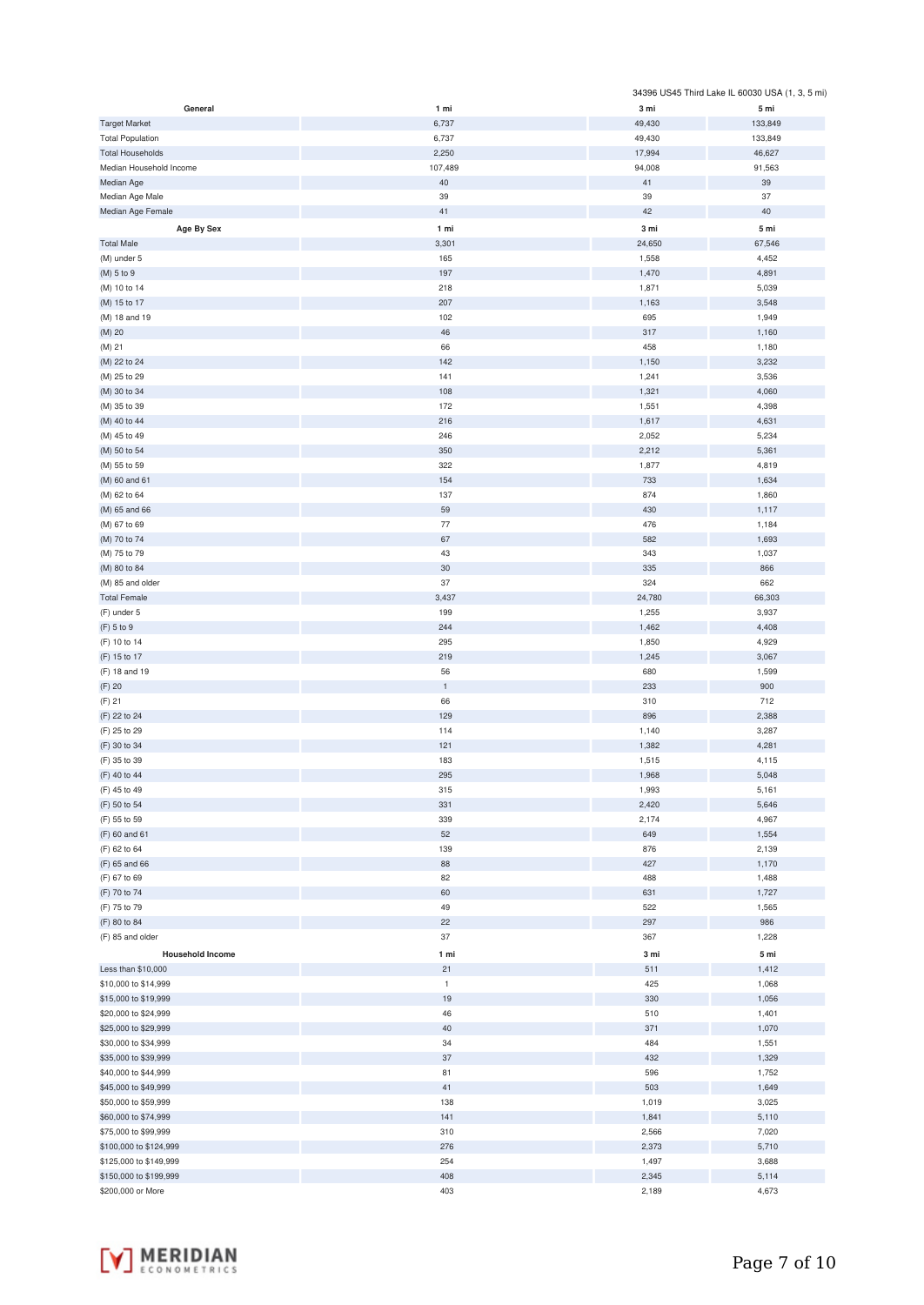|                                                                           |                     |                            | 34396 US45 Third Lake IL 60030 USA (1, 3, 5 mi) |
|---------------------------------------------------------------------------|---------------------|----------------------------|-------------------------------------------------|
| Race                                                                      | 1 mi                | 3 mi                       | 5 mi                                            |
| <b>White Alone</b>                                                        | 5,426               | 40,217                     | 108,158                                         |
| Black or African American Alone                                           | 219                 | 1,813                      | 6,378                                           |
| American Indian and Alaska Native Alone                                   | $\overline{7}$      | 40                         | 253                                             |
| Asian Alone                                                               | 605                 | 4,584                      | 10,296                                          |
| Native Hawaiian and Other Pacific Islander Alone<br>Some Other Race Alone | $\mathbf 0$<br>111  | $\mathsf{O}\xspace$<br>996 | $\mathbf{1}$<br>4,398                           |
| Two or More Races                                                         | 369                 | 1,780                      | 4,365                                           |
| Two Races Including Some Other Race                                       | 12                  | 178                        | 781                                             |
| Two Races Excluding Some Other Race, and Three or                         |                     |                            |                                                 |
| More Races                                                                | 358                 | 1,602                      | 3,583                                           |
| Hispanic / Latino                                                         | 1 mi                | 3 mi                       | 5 mi                                            |
| Not Hispanic or Latino                                                    | 6,054               | 43,994                     | 108,269                                         |
| Hispanic or Latino                                                        | 683                 | 5,436                      | 25,580                                          |
| <b>Marital Status</b>                                                     | 1 mi                | 3 mi                       | 5 mi                                            |
| Population 15 years and older                                             | 5,419               | 39,964                     | 106,192                                         |
| Male 15 years and older                                                   | 2,721               | 19,752                     | 53,163                                          |
| (M) Never Married                                                         | 825                 | 6,308                      | 17,864                                          |
| (M) Now Married                                                           | 1,695               | 11,439                     | 30,394                                          |
| (M) Married, Spouse Present                                               | 1,654               | 10,914                     | 28,686                                          |
| (M) Married, Spouse Absent                                                | 41                  | 524                        | 1,708                                           |
| (M) Separated                                                             | 10<br>31            | 194<br>330                 | 507<br>1,201                                    |
| (M) Other<br>(M) Widowed                                                  | $\mathsf g$         | 527                        | 1,091                                           |
| (M) Divorced                                                              | 192                 | 1,478                      | 3,814                                           |
| Female 15 years and older                                                 | 2,698               | 20,213                     | 53,029                                          |
| (F) Never Married                                                         | 683                 | 5,522                      | 13,938                                          |
| (F) Now Married                                                           | 1,695               | 11,446                     | 29,775                                          |
| (F) Married, Spouse Present                                               | 1,643               | 10,740                     | 27,993                                          |
| (F) Married, Spouse Absent                                                | 52                  | 706                        | 1,782                                           |
| (F) Separated                                                             | 11                  | 271                        | 663                                             |
| (F) Other                                                                 | 41                  | 434                        | 1,119                                           |
| (F) Widowed                                                               | 97                  | 1,036                      | 3,648                                           |
| (F) Divorced                                                              | 223                 | 2,209                      | 5,668                                           |
| <b>Home Value</b>                                                         | 1 mi                | 3 mi                       | 5 mi                                            |
| <b>Total Owner Occupied Housing Units</b>                                 | 2,003               | 14,218                     | 35,781                                          |
| Less than \$10,000                                                        | 36                  | 150                        | 436                                             |
| \$10,000 to \$14,999                                                      | $\mathsf{O}\xspace$ | 21                         | 85                                              |
| \$15,000 to \$19,999                                                      | 22                  | 77                         | 180                                             |
| \$20,000 to \$24,999                                                      | $\mathsf{O}\xspace$ | 14                         | 40                                              |
| \$25,000 to \$29,999                                                      | $\overline{4}$      | $\overline{4}$             | 60                                              |
| \$30,000 to \$34,999                                                      | $\mathsf{O}\xspace$ | 32                         | 38                                              |
| \$35,000 to \$39,999                                                      | $\pmb{0}$           | $\mathsf 0$                | 17                                              |
| \$40,000 to \$49,999                                                      | $\mathbf 5$         | 16                         | 94                                              |
| \$50,000 to \$59,999                                                      | 6                   | 42                         | 279                                             |
| \$60,000 to \$69,999                                                      | $\mathbf 0$         | 51                         | 227                                             |
| \$70,000 to \$79,999                                                      | $\mathsf 0$         | 115                        | 620                                             |
| \$80,000 to \$89,999                                                      | 18<br>$\mathsf 0$   | 221                        | 777                                             |
| \$90,000 to \$99,999<br>\$100,000 to \$124,999                            | 23                  | 170<br>756                 | 857<br>2,912                                    |
| \$125,000 to \$149,999                                                    | 58                  | 1,222                      | 3,195                                           |
| \$150,000 to \$174,999                                                    | 105                 | 1,472                      | 4,064                                           |
| \$175,000 to \$199,999                                                    | 106                 | 1,154                      | 3,278                                           |
| \$200,000 to \$249,999                                                    | 312                 | 2,359                      | 5,495                                           |
| \$250,000 to \$299,999                                                    | 401                 | 2,502                      | 4,798                                           |
| \$300,000 to \$399,999                                                    | 550                 | 2,412                      | 4,668                                           |
| \$400,000 to \$499,999                                                    | 260                 | 803                        | 1,594                                           |
| \$500,000 to \$749,999                                                    | 84                  | 486                        | 1,555                                           |
| \$750,000 to \$999,999                                                    | $\mathsf 0$         | 43                         | 290                                             |
| \$1,000,000 or More                                                       | 13                  | 95                         | 222                                             |
|                                                                           |                     |                            |                                                 |
| <b>Public Assistance</b>                                                  | 1 mi                | 3 mi                       | 5 mi                                            |
| <b>Total Households</b>                                                   | 2,250               | 17,994                     | 46,627                                          |
| With Public Assistance Income                                             | 45                  | 189                        | 504                                             |
| No Public Assistance Income                                               | 2,205               | 17,805                     | 46,123                                          |
| <b>Housing Tenure</b>                                                     | 1 mi                | 3 mi                       | 5 mi                                            |
| <b>Total Housing Units</b>                                                | 2,250               | 17,994                     | 46,627                                          |
| Owner Occupied                                                            | 2,003               | 14,218                     | 35,781                                          |
| <b>Renter Occupied</b>                                                    | 248                 | 3,776                      | 10,846                                          |
| <b>Vehicles Available</b>                                                 | 1 mi                | 3 mi                       | 5 mi                                            |
| <b>Total Vehicles</b>                                                     | 4,915               | 35,331                     | 91,748                                          |

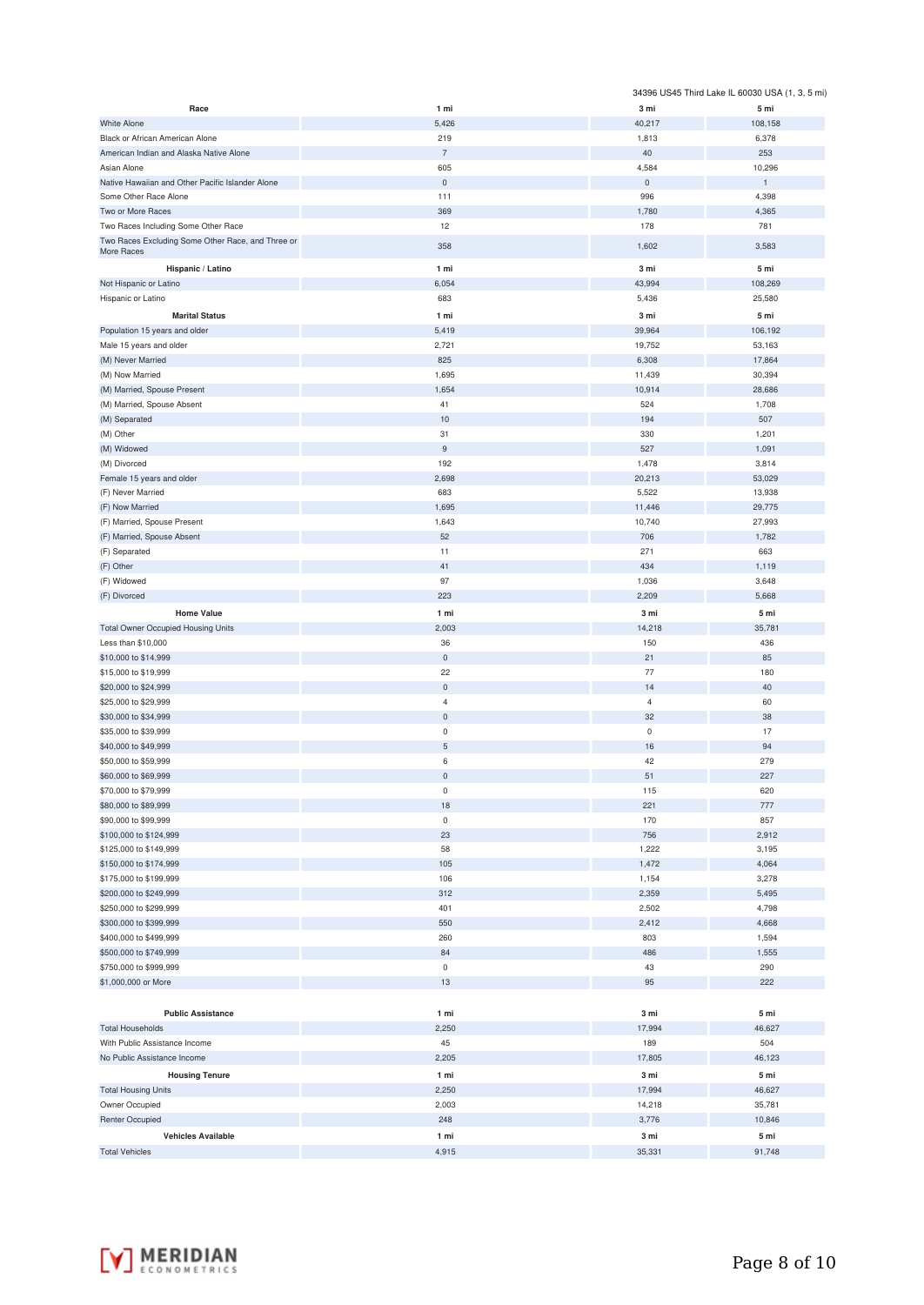|                                                                  |                |        | 34396 US45 Third Lake IL 60030 USA (1, 3, 5 mi) |
|------------------------------------------------------------------|----------------|--------|-------------------------------------------------|
| <b>Education by Sex</b>                                          | 1 mi           | 3 mi   | 5 mi                                            |
| Population 25 years and older                                    | 4,385          | 32,817 | 86,455                                          |
| Male 25 years and older                                          | 2,158          | 15,969 | 42,093                                          |
| (M) No Schooling Completed                                       | 18             | 91     | 505                                             |
| (M) Nursery to 4th Grade                                         | $\bf 0$        | 33     | 200                                             |
| (M) 5th and 6th Grade                                            | 14             | 22     | 605                                             |
| (M) 7th and 8th Grade                                            | $\overline{4}$ | 14     | 505                                             |
| (M) 9th Grade                                                    | $\mathbf{1}$   | 114    | 361                                             |
| (M) 10th Grade                                                   | $\mathbf{1}$   | 89     | 309                                             |
| (M) 11th Grade                                                   | 19             | 142    | 551                                             |
| (M) 12th Grade, No Diploma                                       | 6              | 186    | 575                                             |
|                                                                  | 282            |        |                                                 |
| (M) High School Graduate, Ged, or Alternative                    |                | 3,012  | 9,239                                           |
| (M) Some College, Less than 1 Year                               | 118            | 1,015  | 2,665                                           |
| (M) Some College, 1 or More Years, No Degree                     | 245            | 2,150  | 5,496                                           |
| (M) Associate's Degree                                           | 174            | 1,199  | 3,022                                           |
| (M) Bachelor's Degree                                            | 679            | 4,766  | 11,038                                          |
| (M) Master's Degree                                              | 437            | 2,257  | 4,933                                           |
| (M) Professional School Degree                                   | 68             | 418    | 969                                             |
| (M) Doctorate Degree                                             | 92             | 457    | 1,119                                           |
| Female 25 years and older                                        | 2,227          | 16,848 | 44,363                                          |
| (F) No Schooling Completed                                       | 23             | 118    | 418                                             |
| (F) Nursery to 4th Grade                                         | 6              | 60     | 174                                             |
| (F) 5th and 6th Grade                                            | 12             | 44     | 624                                             |
| (F) 7th and 8th Grade                                            | 13             | 100    | 476                                             |
| (F) 9th Grade                                                    | $\mathbf{1}$   | 94     | 291                                             |
| (F) 10th Grade                                                   | 19             | 128    | 420                                             |
| (F) 11th Grade                                                   | $\overline{7}$ | 93     | 322                                             |
| (F) 12th Grade, No Diploma                                       | 12             | 184    | 586                                             |
| (F) High School Graduate, Ged, or Alternative                    | 311            | 2,700  | 9,534                                           |
| (F) Some College, Less than 1 Year                               | 169            | 1,297  | 3,300                                           |
| (F) Some College, 1 or More Years, No Degree                     | 287            | 2,453  | 6,304                                           |
|                                                                  |                |        |                                                 |
| (F) Associate's Degree                                           | 177            | 1,404  | 3,544                                           |
| (F) Bachelor's Degree                                            | 670            | 4,959  | 11,572                                          |
| (F) Master's Degree                                              | 382            | 2,620  | 5,480                                           |
| (F) Professional School Degree                                   | 57             | 265    | 710                                             |
| (F) Doctorate Degree                                             | 81             | 328    | 608                                             |
| Occupation                                                       | 1 mi           | 3 mi   | 5 mi                                            |
| Agriculture, Forestry, Fishing and Hunting, and Mining           | $\pmb{0}$      | 56     | 238                                             |
| Agriculture, Forestry, Fishing and Hunting                       | $\mathbf 0$    | 51     | 222                                             |
| Mining, Quarrying, and Oil and Gas Extraction                    | $\mathbf 0$    | 6      | 16                                              |
| Construction                                                     | 195            | 1,327  | 3,947                                           |
| Manufacturing                                                    | 628            | 4,002  | 11,783                                          |
| <b>Wholesale Trade</b>                                           | 174            | 1,388  | 3,195                                           |
| <b>Retail Trade</b>                                              | 397            | 3,545  | 8,576                                           |
| Transportation and Warehousing, and Utilities                    | 133            | 914    | 2,588                                           |
| Transportation and Warehousing                                   | 125            | 847    | 2,333                                           |
| Utilities                                                        | 8              | 66     | 255                                             |
| Information                                                      | 62             | 428    | 1,142                                           |
|                                                                  |                |        |                                                 |
| Finance and Insurance, and Real Estate and Rental<br>and Leasing | 312            | 2,341  | 5,072                                           |
| Finance and Insurance                                            | 234            | 1,904  | 4,047                                           |
| Real Estate and Rental and Leasing                               | 78             | 437    | 1,025                                           |
| Professional, Scientific, and Management, And                    |                |        |                                                 |
| Administrative and Waste Management Services                     | 439            | 3,292  | 8,301                                           |
| Professional, Scientific, and Technical Services                 | 291            | 2,133  | 4,806                                           |
| Management of Companies and Enterprises                          | 10             | 90     | 200                                             |
| Administrative and Support and Waste Management                  |                |        |                                                 |
| Services<br>Educational Services, and Health Care and Social     | 138            | 1,069  | 3,294                                           |
| Assistance                                                       | 766            | 5,762  | 13,904                                          |
| <b>Educational Services</b>                                      | 428            | 2,653  | 6,239                                           |
| Health Care and Social Assistance                                | 338            | 3,110  | 7,665                                           |
| Arts, Entertainment, and Recreation, and                         |                |        |                                                 |
| Accommodation and Food Services                                  | 237            | 1,929  | 5,762                                           |
| Arts, Entertainment, and Recreation                              | 38             | 880    | 2,005                                           |
| Accommodation and Food Services                                  | 199            | 1,049  | 3,757                                           |
| Other Services, Except Public Administration                     | 117            | 965    | 2,694                                           |
| Public Administration                                            | 123            | 744    | 1,998                                           |